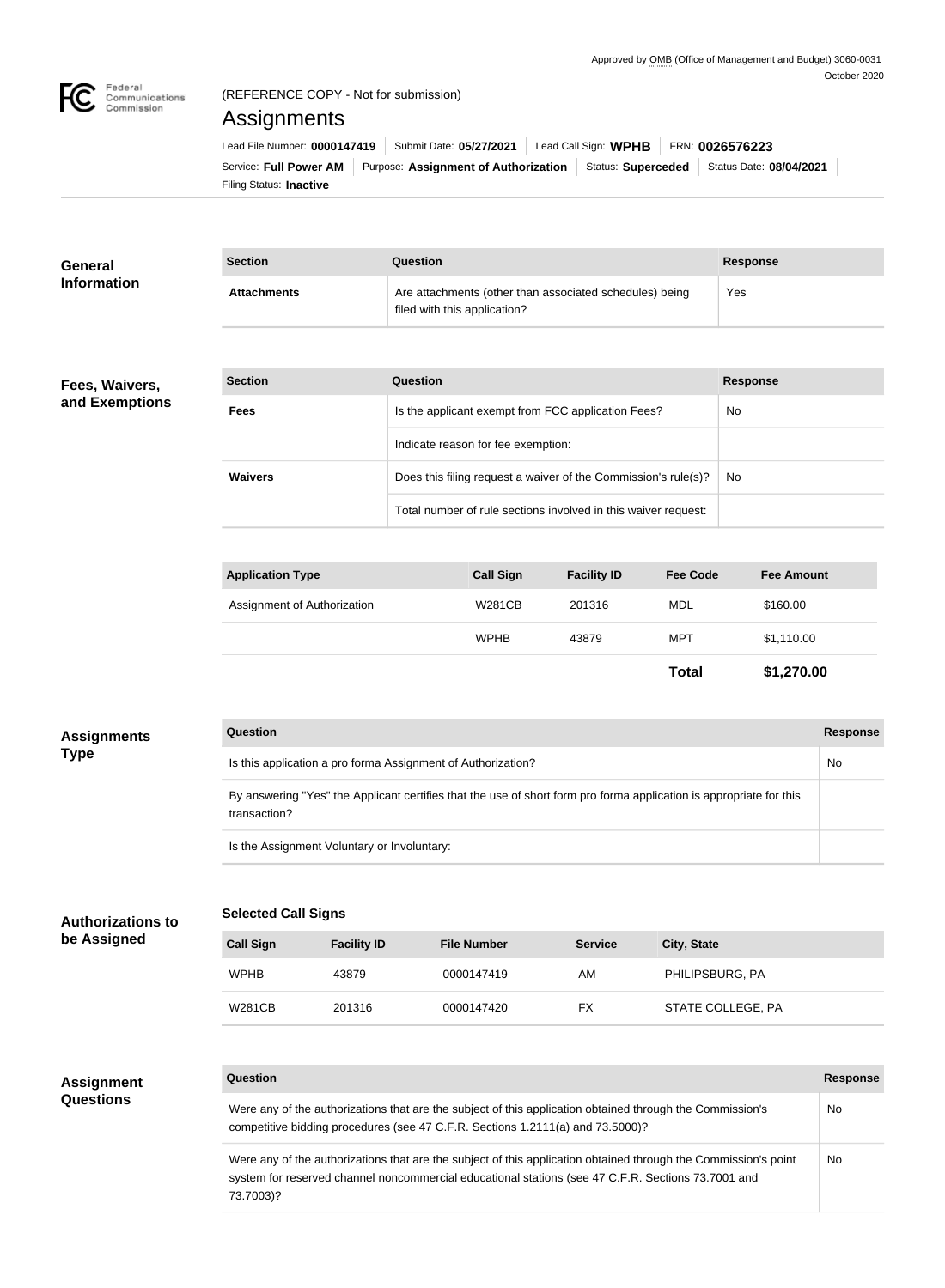| Have all such stations operated for at least 4 years with a minimum operating schedule since grant pursuant to<br>the point system?                                                                                                                                                                                                                                                                                                   |           |
|---------------------------------------------------------------------------------------------------------------------------------------------------------------------------------------------------------------------------------------------------------------------------------------------------------------------------------------------------------------------------------------------------------------------------------------|-----------|
| Were any of the authorizations that are the subject of this application obtained after award of a dispositive<br>Section 307(b) preference using the Tribal Priority, through Threshold Qualifications procedures, or through the<br>Tribal Priority as applied before the NCE fair distribution analysis set forth in 47 C.F.R. § 73.7002(b)?                                                                                        | <b>No</b> |
| Have all such stations operated for at least 4 years with a minimum operating schedule since grant?                                                                                                                                                                                                                                                                                                                                   |           |
| Do both the assignor and assignee qualify for the Tribal Priority in all respects?                                                                                                                                                                                                                                                                                                                                                    |           |
| LPFM Licenses Only: Has it been at least 18 months since the initial construction permit for the LPFM station<br>was granted?                                                                                                                                                                                                                                                                                                         |           |
| LPFM Licenses Only: Does the assignment of the LPFM authorization satisfy the consideration restrictions of 47<br>CFR Section 73.865(a)(1)?                                                                                                                                                                                                                                                                                           |           |
| LPFM Licenses Only: Were any of the LPFM authorizations that are subject to this application obtained through<br>the Commission's point system for low power FM stations (see 47 CFR Section 73.872)?                                                                                                                                                                                                                                 |           |
| If yes to question above, have all such LPFM stations operated for at least four years since grant pursuant to the<br>point system?" (options - Y/N. If Yes, nothing further required. No requires attachment as follows) "If no to new<br>sub question, list pertinent authorizations in an Exhibit and include in the Exhibit a showing that the transaction is<br>consistent with the requirements of 47 CFR Section 73.865(a)(3). |           |

## **Assignor Information**

**Assignor Name, Type, and Contact Information**

| <b>Assignor</b>                              | <b>Type</b> | <b>Address</b>                                                                           | <b>Phone</b>          | <b>Email</b>                  | <b>FRN</b> |
|----------------------------------------------|-------------|------------------------------------------------------------------------------------------|-----------------------|-------------------------------|------------|
| <b>TWILIGHT</b><br><b>BROADCASTING, INC.</b> | Corporation | <b>Robert Lowe</b><br>113 PENNY LANE<br>NEW FREEDOM, PA<br>17349<br><b>United States</b> | +1 (717) 877-<br>6087 | RLOWE63778@AOL.<br><b>COM</b> | 0028107852 |

# **Assignor Contact Representatives (1)**

| <b>Contact Name</b>                                     | <b>Address</b>                                        | <b>Phone</b>      | Email              | <b>Contact Type</b>  |
|---------------------------------------------------------|-------------------------------------------------------|-------------------|--------------------|----------------------|
| <b>Carrie A Ward</b><br>Legal Counsel<br>Earp Cohn P.C. | Carrie Ann Ward<br>Earp Cohn PC<br>20 Brace Rd 4th Fl | +1 (856) 354-7700 | cward@earpcohn.com | Legal Representative |
|                                                         | Cherry Hill, NJ 08034<br><b>United States</b>         |                   |                    |                      |

# **Assignor Legal Certifications**

| <b>Section</b>                                           | Question                                                                                                                                                                                                                                                                                                                                                                                                                               | <b>Response</b> |
|----------------------------------------------------------|----------------------------------------------------------------------------------------------------------------------------------------------------------------------------------------------------------------------------------------------------------------------------------------------------------------------------------------------------------------------------------------------------------------------------------------|-----------------|
| <b>Agreements for Sale</b><br><b>Transfer of Station</b> | Assignor certifies that:<br>(i) it has placed in Assignor's public inspection file(s) and<br>submitted to the Commission as an Exhibit to this<br>application copies of all agreements for the assignment<br>/transfer of the station(s);<br>(ii) these documents embody the complete and final<br>understanding between Assignor and Assignee; and<br>(iii) these agreements comply fully with the Commission's<br>rules and policies | No.             |
|                                                          | If the transaction is involuntary, the Assignor certifies that<br>court orders or other authorizing documents have been<br>issued and that it has placed in the licensee's/permittee's<br>public inspection file(s) and submitted to the Commission<br>copies of such court orders or other authorizing documents.                                                                                                                     |                 |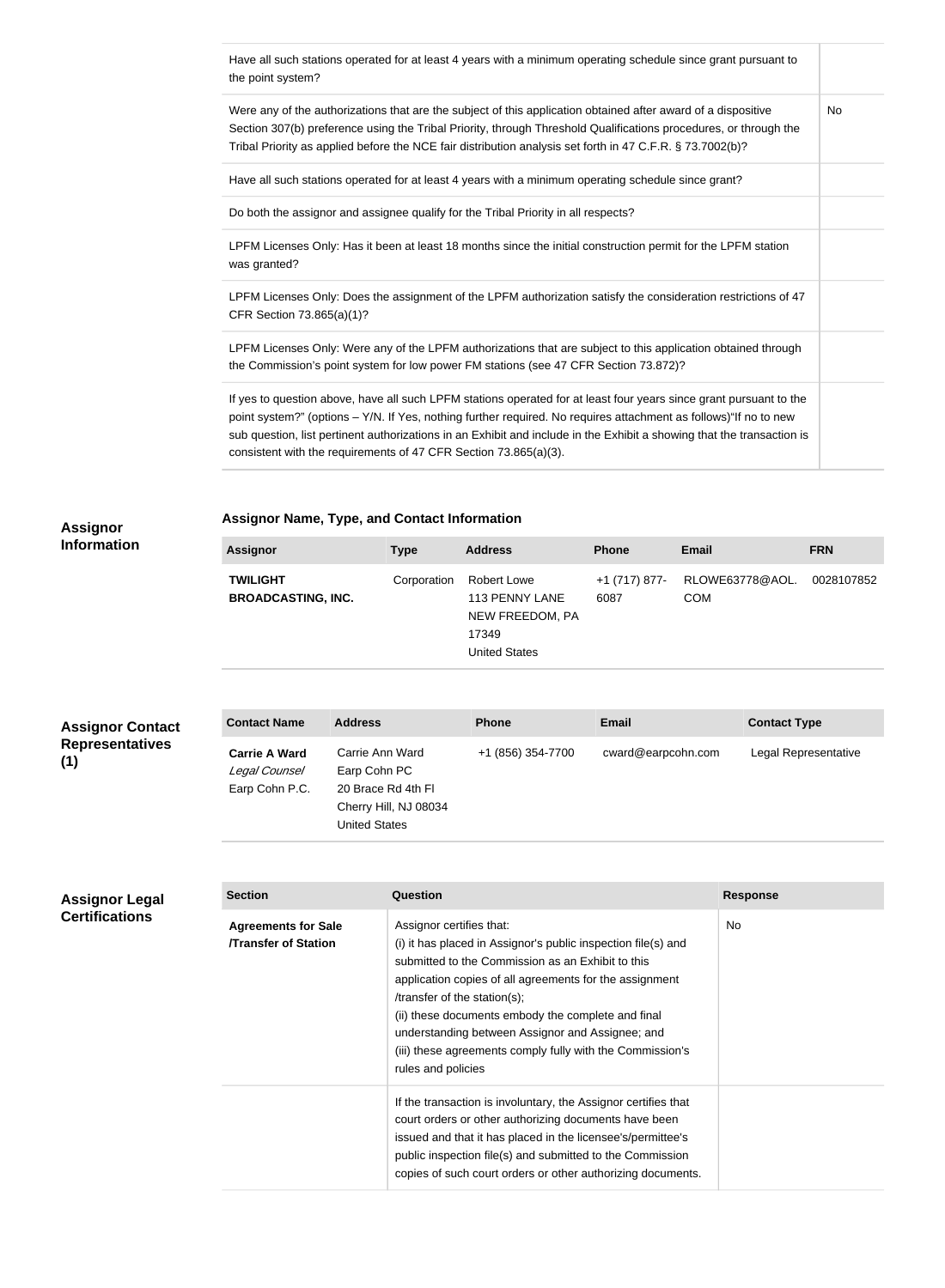| <b>Other Authorizations</b>                        | Please upload an attachment detailing the call signs,<br>locations, and facility identifiers of all other broadcast<br>stations in which assignor or any party to the application has<br>an attributable interest.                                                                                                                                                                                                                                                               |     |
|----------------------------------------------------|----------------------------------------------------------------------------------------------------------------------------------------------------------------------------------------------------------------------------------------------------------------------------------------------------------------------------------------------------------------------------------------------------------------------------------------------------------------------------------|-----|
| <b>Character Issues</b>                            | Assignor certifies that neither licensee/permittee nor any<br>party to the application has or has had any interest in, or<br>connection with:<br>(a) any broadcast application in any proceeding where<br>character issues were left unresolved or were resolved<br>adversely against the applicant or any party to the<br>application or<br>(b) any pending broadcast application in which character<br>issues have been raised                                                 | Yes |
| <b>Adverse Findings</b>                            | Assignor certifies that, with respect to the Assignor and each<br>party to the application, no adverse finding has been made,<br>nor has an adverse final action been taken by any court or<br>administrative body in a civil or criminal proceeding brought<br>under the provisions of any law related to any of the<br>following: any felony; mass media-related antitrust or unfair<br>competition; fraudulent statements to another governmental<br>unit; or discrimination. | Yes |
| <b>Local Public Notice</b>                         | Assignor certifies that it has or will comply with the public<br>notice requirements of 47 C.F.R. Section 73.3580.                                                                                                                                                                                                                                                                                                                                                               | Yes |
| <b>Auction Authorization</b>                       | Assignor certifies that more than five years have passed<br>since the issuance of the construction permit for the station<br>being assigned, where that permit was acquired in an<br>auction through the use of a bidding credit or other special<br>measure.                                                                                                                                                                                                                    | N/A |
| <b>Anti-Discrimination</b><br><b>Certification</b> | Assignor certifies that neither licensee/permittee nor any<br>party to the application have violated the Commission's<br>prohibition against discrimination on the basis of race, color,<br>religion, national origin or sex in the sale of commercially<br>operated AM, FM, TV, Class A TV or international broadcast<br>stations.                                                                                                                                              | Yes |

#### **Assignee Information**

# **Assignee Name, Type, and Contact Information**

| <b>Assignee</b>                       | Type                         | <b>Address</b>                                                                                | <b>Phone</b>          | Email                            | <b>FRN</b> |
|---------------------------------------|------------------------------|-----------------------------------------------------------------------------------------------|-----------------------|----------------------------------|------------|
| Lightner<br><b>Communications LLC</b> | Limited Liability<br>Company | Matthew Lightner<br>1771 Beaver<br>Dam Road<br>Claysburg, PA<br>16625<br><b>United States</b> | $+1(814)$<br>239-2323 | matt@lightnerelectronics.<br>com | 0026576223 |

| <b>Section</b>                          | Question                                                                                                                                                                                                                                                                                                                                                                                                                                                                                                 | <b>Response</b> | <b>File Number</b> |
|-----------------------------------------|----------------------------------------------------------------------------------------------------------------------------------------------------------------------------------------------------------------------------------------------------------------------------------------------------------------------------------------------------------------------------------------------------------------------------------------------------------------------------------------------------------|-----------------|--------------------|
| <b>Radio Station Applicants</b><br>Only | If the station(s) being assigned is noncommercial<br>educational or LPFM, the Assignee certifies that the<br>Commission had previously granted a broadcast application,<br>identified here by file number, that found this Assignee<br>qualified as a noncommercial educational entity with a<br>qualifying educational program, and that the Assignee will<br>use the station(s) to advance a program similar to that the<br>Commission has found qualifying in the Assignee's previous<br>application. | N/A             |                    |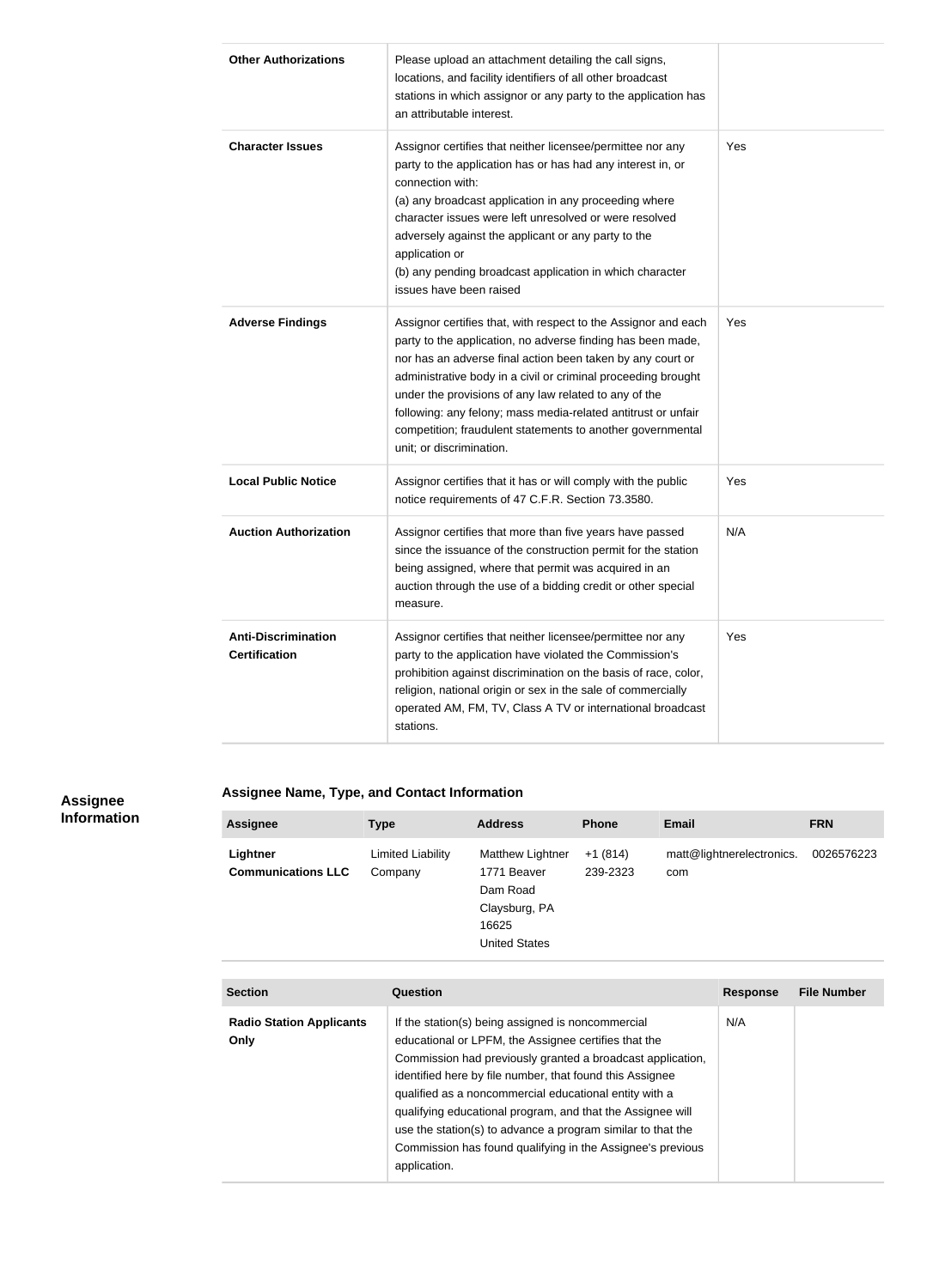| <b>Assignee Contact</b><br><b>Representatives</b><br>(1) | <b>Contact Name</b>                                                     | <b>Address</b>             |                                                                                    | Phone                             | <b>Email</b>                                                                                               |                                                                                          | <b>Contact</b><br><b>Type</b>             |
|----------------------------------------------------------|-------------------------------------------------------------------------|----------------------------|------------------------------------------------------------------------------------|-----------------------------------|------------------------------------------------------------------------------------------------------------|------------------------------------------------------------------------------------------|-------------------------------------------|
|                                                          | <b>Matthew Lightner</b><br><b>Lightner Communications</b><br><b>LLC</b> | Road                       | Matthew Lightner<br>1771 Beaver Dam<br>Claysburg, PA 16625<br><b>United States</b> | +1 (814) 239-<br>2323             | matt@lightnerelectronics.<br>com                                                                           |                                                                                          | Owner                                     |
|                                                          |                                                                         |                            |                                                                                    |                                   |                                                                                                            |                                                                                          |                                           |
| <b>Changes in</b>                                        | <b>Party Name</b><br><b>Citizenship</b>                                 | <b>Address</b>             | <b>Phone</b><br>Email                                                              | <b>Interest Before Assignment</b> |                                                                                                            | <b>Interest After Assignment</b>                                                         |                                           |
| Interest (0)                                             |                                                                         |                            |                                                                                    | Empty                             |                                                                                                            |                                                                                          |                                           |
| <b>Changes in</b>                                        | <b>Question</b>                                                         |                            |                                                                                    |                                   |                                                                                                            |                                                                                          | <b>Response</b>                           |
| <b>Interest</b><br><b>Certification</b>                  |                                                                         |                            |                                                                                    |                                   | Applicant certifies that equity and financial interests not set forth by the assignee are nonattributable. |                                                                                          |                                           |
|                                                          |                                                                         |                            |                                                                                    |                                   |                                                                                                            |                                                                                          |                                           |
| <b>Parties to the</b>                                    | <b>Party Name</b>                                                       | <b>Citizenship Address</b> |                                                                                    | <b>Phone</b>                      | <b>Email</b>                                                                                               |                                                                                          | <b>Positional Interest</b>                |
| <b>Application (2)</b>                                   | Lightner<br><b>Communications LLC</b>                                   | United<br><b>States</b>    | 1771 Beaver<br>Dam Road<br>Claysburg, PA<br>16625<br><b>United States</b>          | +1 (814) 239-<br>2323             | matt@lightnerelectronics.<br>com                                                                           | <b>Positional</b><br>Interest:<br><b>Citizenship:</b><br>Percentage of<br>Votes:<br>100% | <b>LLC</b> Member<br><b>United States</b> |
|                                                          |                                                                         |                            |                                                                                    |                                   |                                                                                                            | Percentage of<br><b>Total Assets:</b><br>100%                                            |                                           |
|                                                          | <b>Matthew Lightner</b><br>Lightner<br><b>Communications LLC</b>        | United<br><b>States</b>    | 1771 Beaver<br>Dam Road<br>Claysburg, PA<br>16625<br><b>United States</b>          | +1 (814) 239-<br>2323             | matt@lightnerelectronics.<br>com                                                                           | <b>Positional</b><br>Interest:<br>Proposed<br>Assignee<br>Citizenship:                   | <b>United States</b>                      |
|                                                          |                                                                         |                            |                                                                                    |                                   |                                                                                                            | Percentage of<br>Votes:<br>0%<br>Percentage of<br><b>Total Assets:</b><br>0%             |                                           |
|                                                          |                                                                         |                            |                                                                                    |                                   |                                                                                                            |                                                                                          |                                           |
| Parties to the                                           | Question                                                                |                            |                                                                                    |                                   |                                                                                                            |                                                                                          | <b>Response</b>                           |
| <b>Application</b><br><b>Certification</b>               |                                                                         |                            |                                                                                    |                                   | Applicant certifies that equity and financial interests not set forth by the assignee are nonattributable. |                                                                                          | Yes                                       |
|                                                          |                                                                         |                            |                                                                                    |                                   |                                                                                                            |                                                                                          |                                           |
| <b>Assignee Legal</b><br><b>Certifications</b>           | <b>Section</b>                                                          | Question                   |                                                                                    |                                   | <b>Response</b>                                                                                            |                                                                                          |                                           |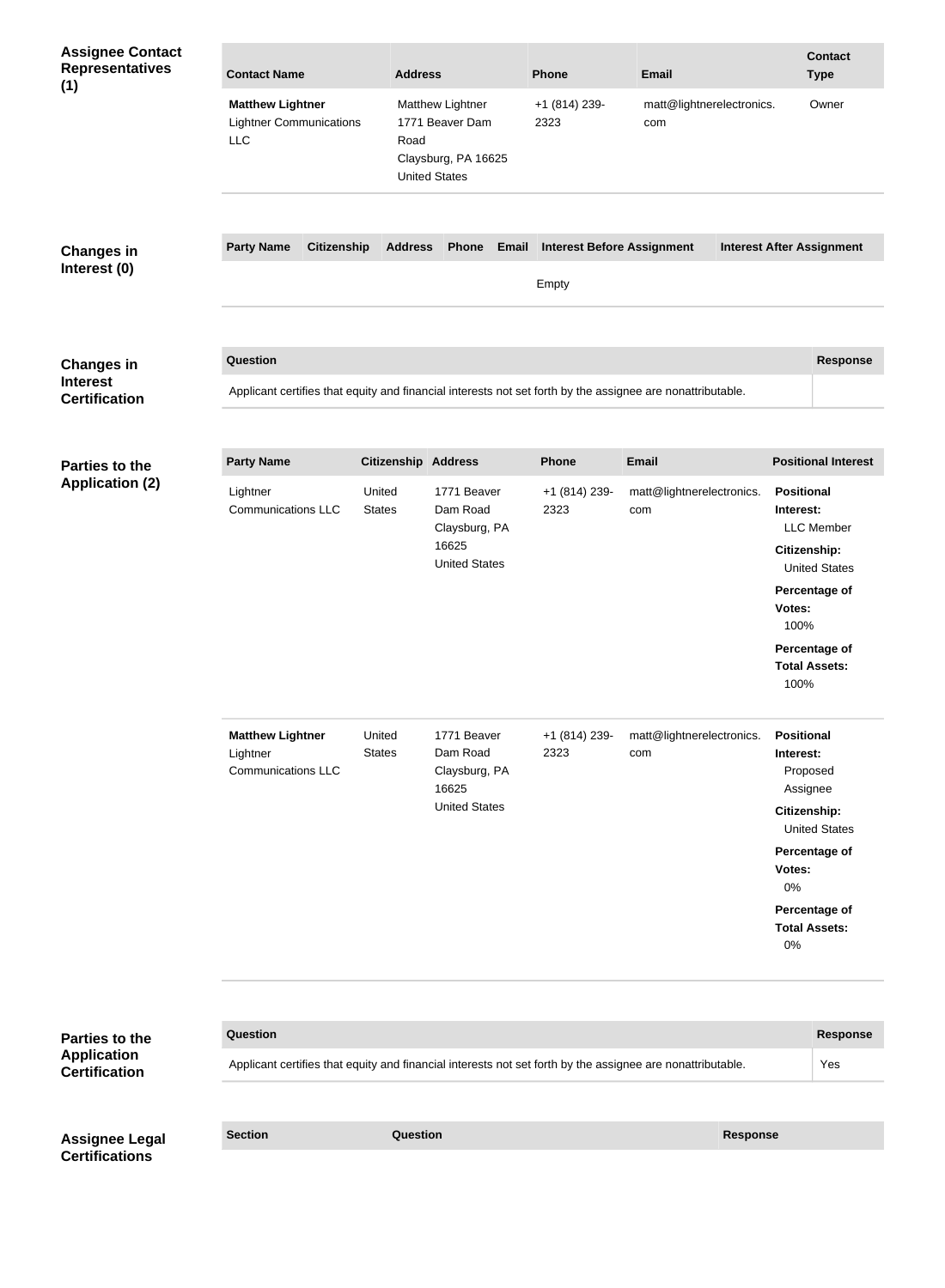| <b>Agreements for Sale</b>            | Assignee certifies that:<br>(a) the written agreements in the Assignee's public<br>inspection file and submitted to the Commission embody the<br>complete and final agreement for the sale or transfer of the<br>station(s); and<br>(b) these agreements comply fully with the Commission's<br>rules and policies.                                                                                                                                                                                                                                                                                                                                                                                                                                                                                                                                                                                                                                  | No        |
|---------------------------------------|-----------------------------------------------------------------------------------------------------------------------------------------------------------------------------------------------------------------------------------------------------------------------------------------------------------------------------------------------------------------------------------------------------------------------------------------------------------------------------------------------------------------------------------------------------------------------------------------------------------------------------------------------------------------------------------------------------------------------------------------------------------------------------------------------------------------------------------------------------------------------------------------------------------------------------------------------------|-----------|
| <b>Other Authorizations</b>           | Please upload an attachment detailing the call signs,<br>locations, and facility identifiers of all other broadcast<br>stations in which Assignee or any party to the application<br>has an attributable interest.                                                                                                                                                                                                                                                                                                                                                                                                                                                                                                                                                                                                                                                                                                                                  |           |
| <b>Broadcast Incubator</b><br>Program | Is the proposed facility the subject of an incubation proposal<br>or a 'reward' waiver request under the Commission's<br><b>Broadcast Incubator Program?</b>                                                                                                                                                                                                                                                                                                                                                                                                                                                                                                                                                                                                                                                                                                                                                                                        |           |
| <b>Multiple Ownership</b>             | Is the assignee or any party to the application the holder of<br>an attributable radio joint sales agreement or an attributable<br>radio or television time brokerage agreement with the station<br>(s) subject to this application or with any other station in the<br>same market as the station(s) subject to this application?                                                                                                                                                                                                                                                                                                                                                                                                                                                                                                                                                                                                                  | <b>No</b> |
|                                       | Assignee certifies that the proposed assignment complies<br>with the Commission's multiple ownership rules.                                                                                                                                                                                                                                                                                                                                                                                                                                                                                                                                                                                                                                                                                                                                                                                                                                         | Yes       |
|                                       | Assignee certifies that the proposed assignment:<br>(1) does not present an issue under the Commission's<br>policies relating to media interests of immediate family<br>members;<br>(2) complies with the Commission's policies relating to future<br>ownership interests; and<br>(3) complies with the Commission's restrictions relating to<br>the insulation and nonparticipation of non-party investors<br>and creditors.                                                                                                                                                                                                                                                                                                                                                                                                                                                                                                                       | Yes       |
|                                       | Does the Assignee claim status as an "eligible entity," that<br>is, an entity that qualifies as a small business under the<br>Small Business Administration's size standards for its<br>industry grouping (as set forth in 13 C.F.R. § 121-201), and<br>holds<br>(1) 30 percent or more of the stock or partnership interests<br>and more than 50 percent of the voting power of the<br>corporation or partnership that will own the media outlet; or<br>(2) 15 percent or more of the stock or partnership interests<br>and more than 50 percent of the voting power of the<br>corporation or partnership that will own the media outlet,<br>provided that no other person or entity owns or controls<br>more than 25 percent of the outstanding stock or partnership<br>interests; or<br>(3) More than 50 percent of the voting power of the<br>corporation that will own the media outlet (if such<br>corporation is a publicly traded company)? | No        |
|                                       | Does this assignment include a grandfathered cluster of<br>stations?                                                                                                                                                                                                                                                                                                                                                                                                                                                                                                                                                                                                                                                                                                                                                                                                                                                                                | No        |
|                                       | Applicant certifies that it will come in compliance by<br>divesting the necessary station(s) within 12 months of the<br>consummation of this transaction to:                                                                                                                                                                                                                                                                                                                                                                                                                                                                                                                                                                                                                                                                                                                                                                                        |           |
|                                       | A) An Eligible Entity (as defined in Item 6d, above).<br>B) An Irrevocable Trust that will assign the station(s) to an                                                                                                                                                                                                                                                                                                                                                                                                                                                                                                                                                                                                                                                                                                                                                                                                                              |           |
|                                       | Eligible Entity.                                                                                                                                                                                                                                                                                                                                                                                                                                                                                                                                                                                                                                                                                                                                                                                                                                                                                                                                    |           |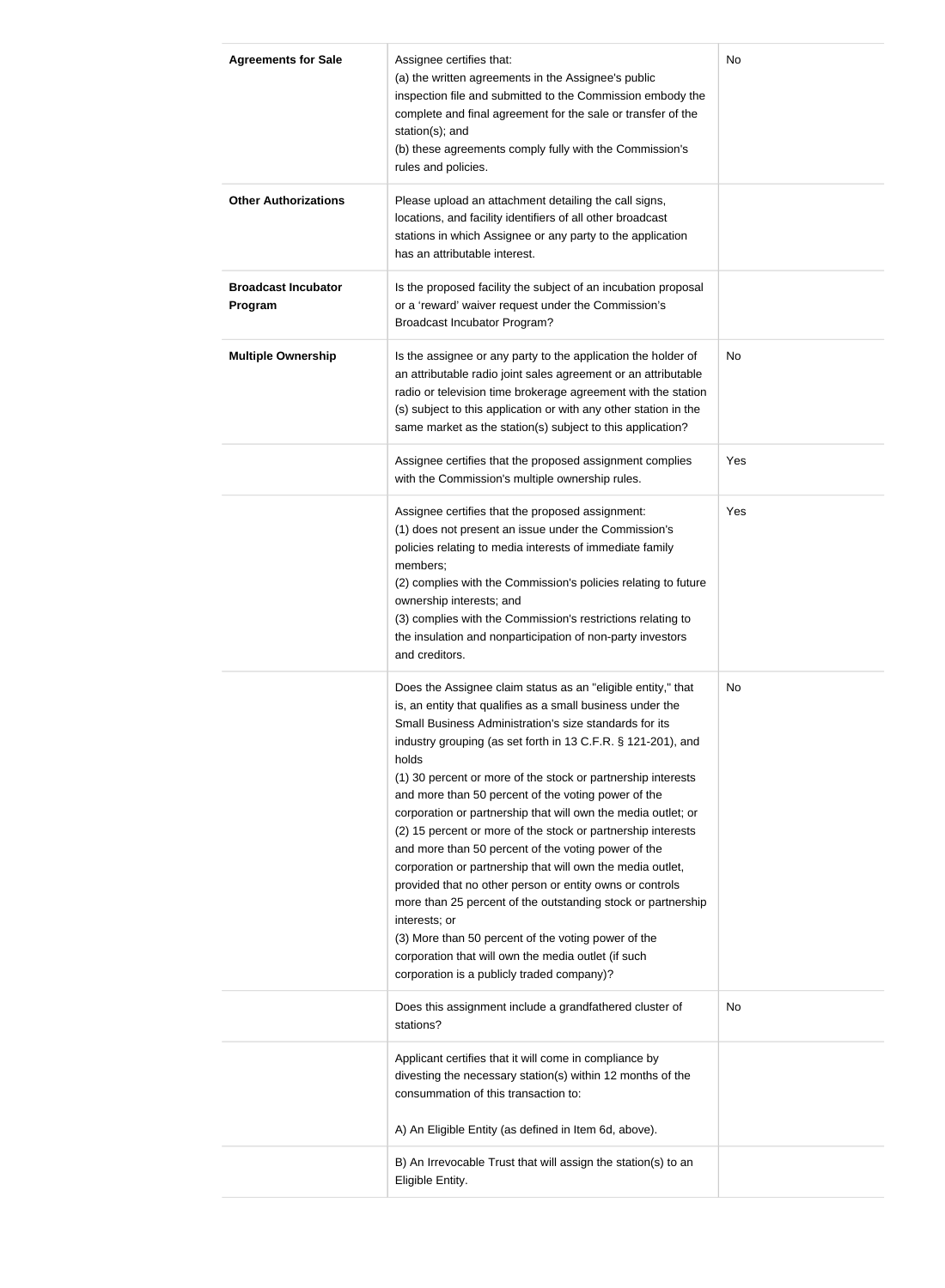|                                                     | NCE Diversity of Ownership Points. Does the assignee or<br>any party to the application have an attributable interest in<br>an NCE FM or NCE TV station received through the award<br>of "diversity of ownership" points in the point system<br>analysis?                                                                                                                                                                                                                        | No  |
|-----------------------------------------------------|----------------------------------------------------------------------------------------------------------------------------------------------------------------------------------------------------------------------------------------------------------------------------------------------------------------------------------------------------------------------------------------------------------------------------------------------------------------------------------|-----|
|                                                     | If 'Yes,' the assignee certifies that (1) its attributable NCE<br>FM or NCE TV station has been on the air for at least four<br>years; and/or (2) none of the proposed assigned stations<br>overlap the principal community contour of the NCE FM or<br>NCE TV station received through the award of diversity<br>points in the point system analysis (see 47 CFR Section<br>73.7005(c)).                                                                                        |     |
| <b>Acquisition of Control</b>                       | Please upload an attachment listing the file number and date<br>of grant of FCC Form 301, 314, or 315 application by which<br>the Commission approved the qualifications of the individual<br>or entity with a pre-existing interest in the licensee/permittee<br>that is now acquiring control of the licensee/permittee as a<br>result of the grant of this application.                                                                                                       |     |
| <b>Character Issues</b>                             | Assignee certifies that neither assignee nor any party to the<br>application has or has had any interest in, or connection with:<br>(a) any broadcast application in any proceeding where<br>character issues were left unresolved or were resolved<br>adversely against the applicant or any party to the<br>application; or<br>(b) any pending broadcast application in which character<br>issues have been raised.                                                            | Yes |
| <b>Adverse Findings</b>                             | Assignee certifies that, with respect to the assignee and<br>each party to the application, no adverse finding has been<br>made, nor has an adverse final action been taken by any<br>court or administrative body in a civil or criminal proceeding<br>brought under the provisions of any law related to any of the<br>following: any felony; mass media-related antitrust or unfair<br>competition; fraudulent statements to another governmental<br>unit; or discrimination. | Yes |
| <b>Financial Qualifications</b>                     | Assignee certifies that sufficient net liquid assets are on<br>hand or are available from committed sources to<br>consummate the transaction and operate the station(s) for<br>three months.                                                                                                                                                                                                                                                                                     | Yes |
| <b>Program Service</b><br><b>Certification</b>      | Assignee certifies that it is cognizant of and will comply with<br>its obligations as a Commission licensee to present a<br>program service responsive to the issues of public concern<br>facing the station's community of license and service area.                                                                                                                                                                                                                            | Yes |
| <b>Auction Authorization</b>                        | Assignee certifies that where less than five years have<br>passed since the issuance of the construction permit and the<br>permit had been acquired in an auction through the use of a<br>bidding credit or other special measure, it would qualify for<br>such credit or other special measure.                                                                                                                                                                                 | N/A |
| <b>Equal Employment</b><br><b>Opportunity (EEO)</b> | If the applicant proposes to employ five or more full-time<br>employees, applicant certifies that it is filing simultaneously<br>with this application a Model EEO Program Report on FCC<br>Form 396-A.                                                                                                                                                                                                                                                                          | Yes |

### **Assignee Alien Ownership**

### **Question Response**

| 1) Is the applicant a foreign government or the representative of any foreign government as specified in Section<br>310(a) of the Communications Act? | No |
|-------------------------------------------------------------------------------------------------------------------------------------------------------|----|
| 2) Is the applicant an alien or the representative of an alien? (Section $310(b)(1)$ )                                                                | No |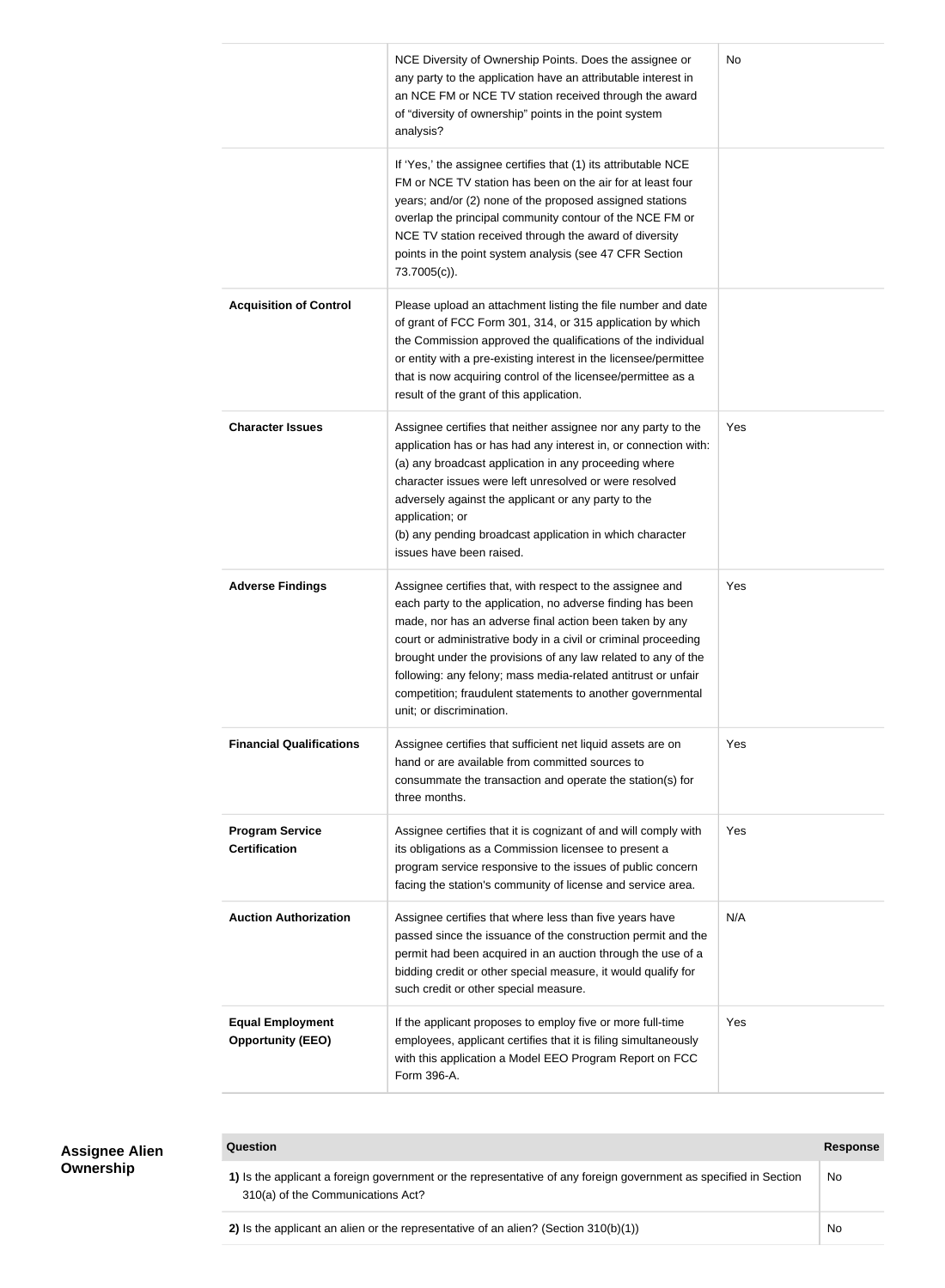| 3) Is the applicant a corporation, or non-corporate entity, that is organized under the laws of any foreign<br>government? (Section 310(b)(2))                                                                                                                                                                                                                                     | No  |
|------------------------------------------------------------------------------------------------------------------------------------------------------------------------------------------------------------------------------------------------------------------------------------------------------------------------------------------------------------------------------------|-----|
| 4) Is the applicant an entity of which more than one-fifth of the capital stock, or other equity or voting interest, is<br>owned of record or voted by aliens or their representatives or by a foreign government or representative<br>thereof or by any entity organized under the laws of a foreign country? (Section 310(b)(3))                                                 | No. |
| 5) Is the applicant directly or indirectly controlled by any other entity of which more than one-fourth of the capital<br>stock, or other equity or voting interest, is owned of record or voted by aliens, their representatives, or by a<br>foreign government or representative thereof, or by any entity organized under the laws of a foreign country?<br>(Section 310(b)(4)) | No. |
| 6) Has the applicant received a declaratory ruling(s) under Section 310(b)(4) of the Communications Act?                                                                                                                                                                                                                                                                           | No. |
| 6a) Enter the citation of the applicable declaratory ruling by DA/FCC number, FCC Record citation, release date,<br>or any other identifying information.                                                                                                                                                                                                                          |     |
| 7) Has there been any change in the applicant's foreign ownership since issuance of the declaratory ruling(s)<br>cited in response to Question 6?                                                                                                                                                                                                                                  |     |
| 8) Does the applicant certify that it is in compliance with the terms and conditions of the foreign ownership<br>declaratory ruling(s) cited in response to Question 6?                                                                                                                                                                                                            |     |
| 9) In connection with this application, is the applicant filing a foreign ownership Petition for Declaratory Ruling<br>pursuant to Section 310(b)(4) of the Communications Act?                                                                                                                                                                                                    | No  |

| <b>Rebroadcast</b>        |
|---------------------------|
| <b>Certifications for</b> |
| <b>W281CB</b>             |

| Question                                                                                                                                                                                                                                                                                                                                                                                                                                                                                                                  | <b>Response</b> |
|---------------------------------------------------------------------------------------------------------------------------------------------------------------------------------------------------------------------------------------------------------------------------------------------------------------------------------------------------------------------------------------------------------------------------------------------------------------------------------------------------------------------------|-----------------|
| For applicants proposing rebroadcasts who are not the<br>licensee of the primary station, the applicant certifies that<br>written authority has been obtained from the licensee of the<br>station whose programs are to be retransmitted.                                                                                                                                                                                                                                                                                 | N/A             |
| Primary station proposed to be rebroadcast; facility ID:                                                                                                                                                                                                                                                                                                                                                                                                                                                                  | 43879           |
| Applicant certifies that it is not the licensee or permittee of<br>the commercial primary station being rebroadcast and that<br>neither it nor any parties to the application have any interest<br>in or connection with the commercial primary station being<br>rebroadcast. See 47 C.F.R. Section 74.1232(d).                                                                                                                                                                                                           | N/A             |
| Applicant certifies that the FM translator's (a) 1 mV/m<br>coverage contour does not extend beyond the protected<br>contour of the commercial FM primary station to be<br>rebroadcast, or (b) entire 1 mV/m coverage contour is<br>contained within the greater of either: (i) the 2 mV/m daytime<br>contour of the commercial AM primary station to be<br>rebroadcast, or (ii) a 25-mile radius centered at the<br>commercial AM primary station's transmitter site.                                                     | Yes             |
| Applicant certifies that it is in compliance with 47 C.F.R.<br>Section 74.1232(e), which prohibits a FM translator station<br>whose coverage contour extends beyond the protected<br>contour of the commercial FM primary station being<br>rebroadcast, from receiving support (except for specified<br>technical assistance), before, during, or after construction,<br>directly or indirectly, from the primary station, or any person<br>or entity having any interest in, or connection with, the<br>primary station. | N/A             |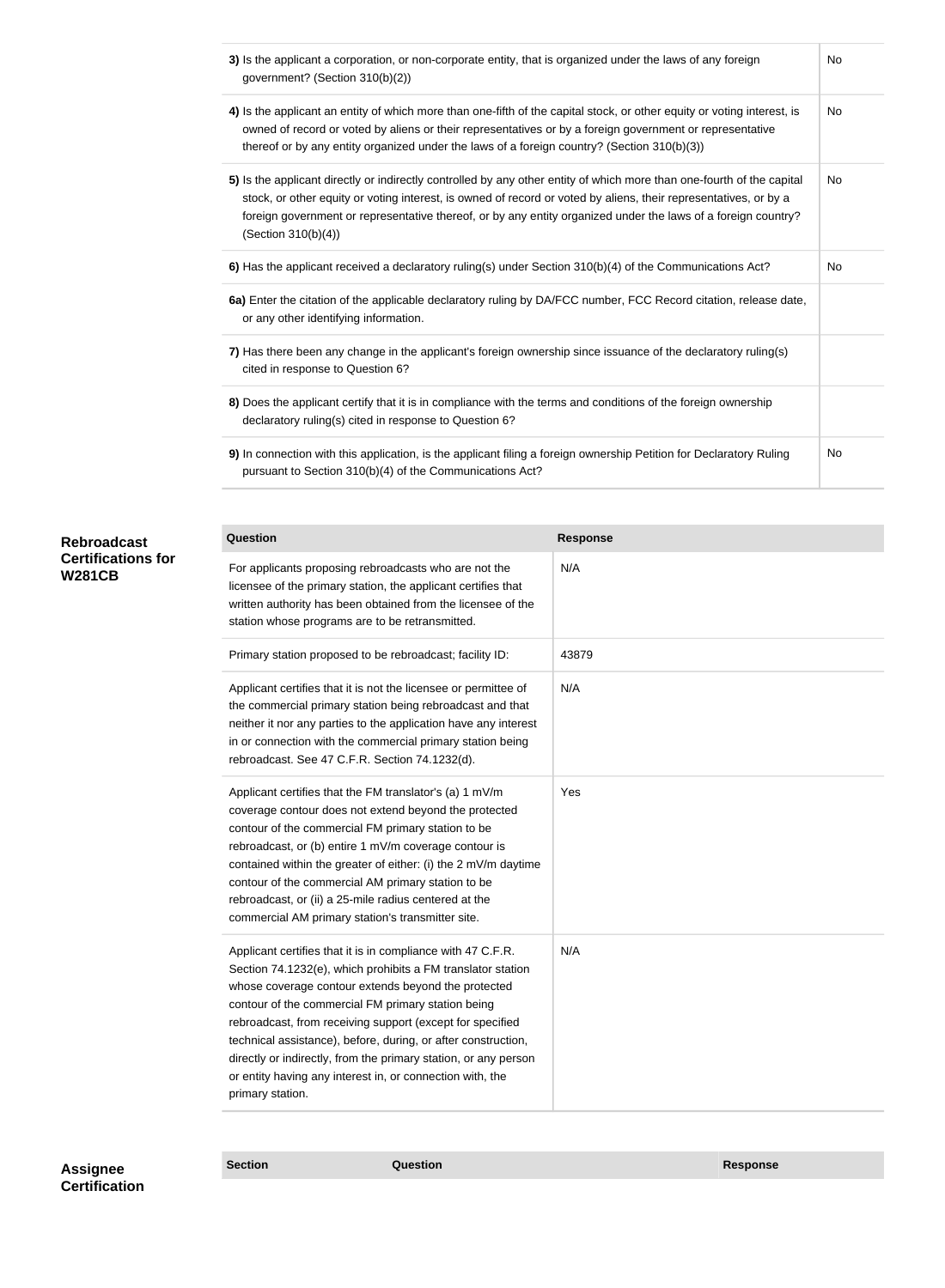| <b>General Certification</b><br><b>Statements</b> | Assignee certifies that it has answered each question in this<br>application based on its review of the application instructions<br>and worksheets. Assignee further certifies that where it has<br>made an affirmative certification below, this certification<br>constitutes its representation that the application satisfies<br>each of the pertinentstandards and criteria set forth in the<br>application instructions and worksheets.                                                                                                                                                                                                                                                                                                                                                                                                               |                                                         |
|---------------------------------------------------|------------------------------------------------------------------------------------------------------------------------------------------------------------------------------------------------------------------------------------------------------------------------------------------------------------------------------------------------------------------------------------------------------------------------------------------------------------------------------------------------------------------------------------------------------------------------------------------------------------------------------------------------------------------------------------------------------------------------------------------------------------------------------------------------------------------------------------------------------------|---------------------------------------------------------|
|                                                   | The Assignee certifies that neither the Assignee nor any<br>other party to the application is subject to a denial of Federal<br>benefits pursuant to §5301 of the Anti-Drug Abuse Act of<br>1988, 21 U.S.C. § 862, because of a conviction for<br>possession or distribution of a controlled substance. This<br>certification does not apply to applications filed in services<br>exempted under §1.2002(c) of the rules, 47 CFR. See §1.<br>2002(b) of the rules, 47 CFR § 1.2002(b), for the definition of<br>"party to the application" as used in this certification $\S 1.2002$<br>(c). The Assignee certifies that all statements made in this<br>application and in the exhibits, attachments, or documents<br>incorporated by reference are material, are part of this<br>application, and are true, complete, correct, and made in<br>good faith. |                                                         |
| <b>Authorized Party to Sign</b>                   | <b>FAILURE TO SIGN THIS APPLICATION MAY RESULT IN</b><br>DISMISSAL OF THE APPLICATION AND FORFEITURE<br>OF ANY FEES PAID<br>Upon grant of this application, the Authorization Holder may<br>be subject to certain construction or coverage requirements.<br>Failure to meet the construction or coverage requirements<br>will result in automatic cancellation of the Authorization.<br>Consult appropriate FCC regulations to determine the<br>construction or coverage requirements that apply to the type<br>of Authorization requested in this application.<br>WILLFUL FALSE STATEMENTS MADE ON THIS FORM<br>OR ANY ATTACHMENTS ARE PUNISHABLE BY FINE AND<br>/OR IMPRISONMENT (U.S. Code, Title 18, §1001) AND/OR<br>REVOCATION OF ANY STATION AUTHORIZATION (U.S.<br>Code, Title 47, §312(a)(1)), AND/OR FORFEITURE (U.S.<br>Code, Title 47, §503).  |                                                         |
|                                                   | I certify that this application includes all required and<br>relevant attachments.                                                                                                                                                                                                                                                                                                                                                                                                                                                                                                                                                                                                                                                                                                                                                                         | Yes                                                     |
|                                                   | I declare, under penalty of perjury, that I am an authorized<br>representative of the above-named applicant for the<br>Authorization(s) specified above.                                                                                                                                                                                                                                                                                                                                                                                                                                                                                                                                                                                                                                                                                                   | Matthew W Lightner, W.<br>Managing Member<br>05/27/2021 |
|                                                   |                                                                                                                                                                                                                                                                                                                                                                                                                                                                                                                                                                                                                                                                                                                                                                                                                                                            |                                                         |

| <b>Assignor</b><br><b>Certification</b> | <b>Section</b>                                    | Question                                                                                                                                                                                                                                                                                                                                                                                                                                     | Response |
|-----------------------------------------|---------------------------------------------------|----------------------------------------------------------------------------------------------------------------------------------------------------------------------------------------------------------------------------------------------------------------------------------------------------------------------------------------------------------------------------------------------------------------------------------------------|----------|
|                                         | <b>General Certification</b><br><b>Statements</b> | Assignor certifies that it has answered each question in this<br>application based on its review of the application instructions<br>and worksheets. Assignor further certifies that where it has<br>made an affirmative certification below, this certification<br>constitutes its representation that the application satisfies<br>each of the pertinentstandards and criteria set forth in the<br>application instructions and worksheets. |          |
|                                         |                                                   |                                                                                                                                                                                                                                                                                                                                                                                                                                              |          |